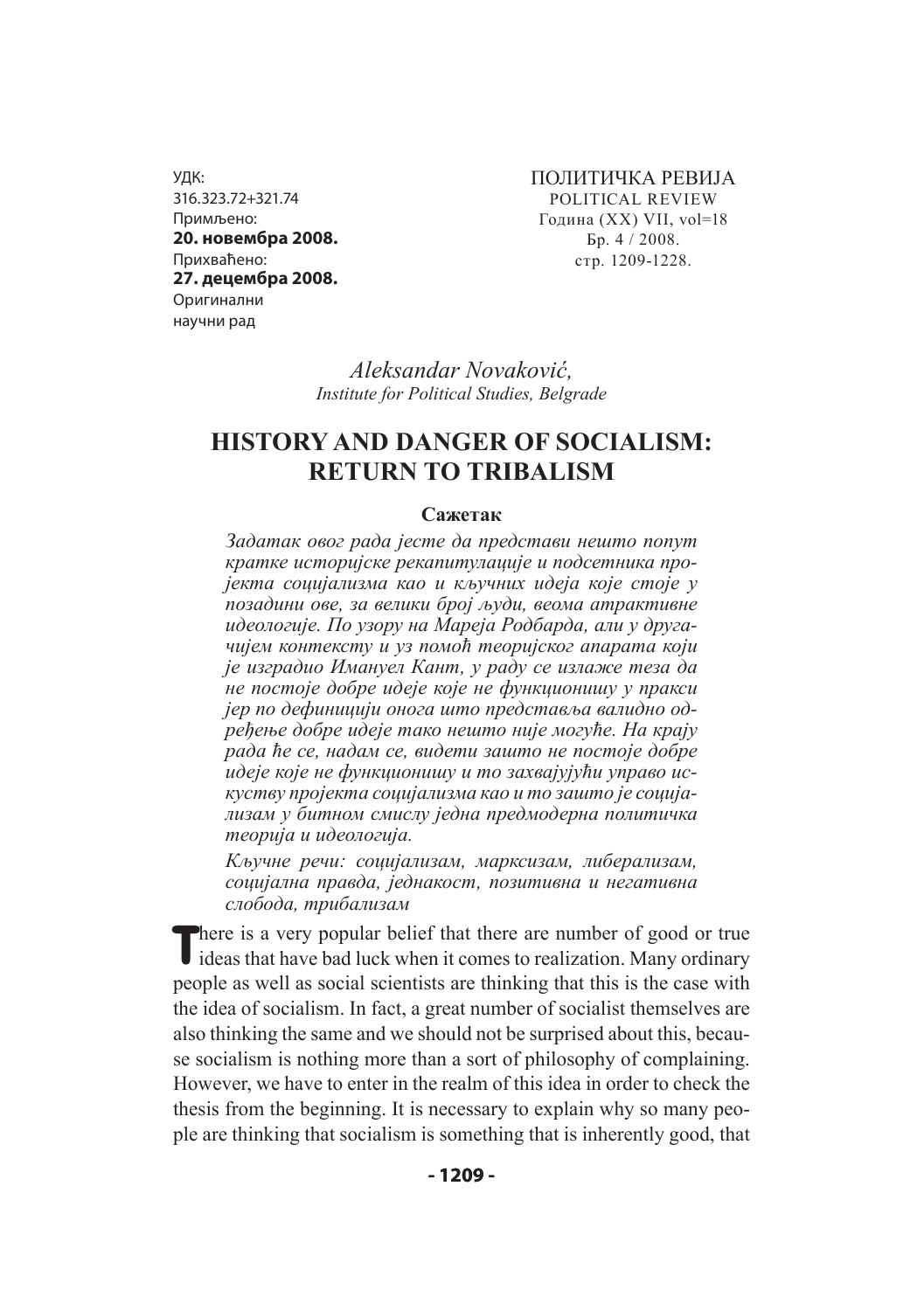involves some very valuable characteristics. This is curious especially if we have in mind a whole specter of historical evidences, disasters, killings and number of other events and facts that are showing us the enormous damage that this ideology has caused.

In order to understand what socialism is and what is so dangerous about it, it is of utmost importance to emphasize against whom socialism has always been fighting and also, which ideas are in its foundation, and what are the values that it is defending.

My task here is to present something as a brief historical recapitulation and reminder of the project of socialism as well as the main ideas that are standing in background of this, for a great number of people, very attractive ideology. I hope that at the end we will really see why there are no good ideas that are not working – thanks to socialism, and why socialism is in an essential way pre-modern theory.

It is a sad historical fact, for socialism, that everything what socialism was and still is, it paradoxically, owns to its main enemy, classical liberalism. And when I say classical liberalism I am assuming whole specter of ideas that are presenting the core of this theory of which ideas of individual freedom, rule of law and free market are most important. At the time of emerging of socialism its opponent, classical liberalism, was well known and established both through its economic part (through the capitalism) and as political theory and doctrine (in theory and practice). In theory through the works of many theoreticians such are Adam Smith, John Locke, Adam Ferguson, David Ricardo etc. In practice through the social and economic system of capitalism that was present in Western Europe and United States during the eighteenth and nineteenth century. Certainly, socialist ideas are not so "new". There were some traces of similar theories from ancient times, but the theoretical and practical victory of classical liberalism marked the beginning of systematic attempts to create a socialist doctrine and why not to use its own term, that was intended for someone else, ideology.

Socialism started as reaction to the capitalism of eighteenth and ninetieth century and as Friedrich von Hayek noticed, $<sup>1</sup>$  with a very aut-</sup> horitarian teaching of French revolutionary Saint Simon. He was advocating very strongly idea of equality of all people through the strategy of abolishment of the institution of private ownership. And we will later see that this has always been the main preoccupation of socialism. This authoritarian beginning of socialism is like bad ghost that is always

<sup>1)</sup> See F.A. Hayek, *The Road to Serfdom*, Routledge, 2001, pp. 25-26.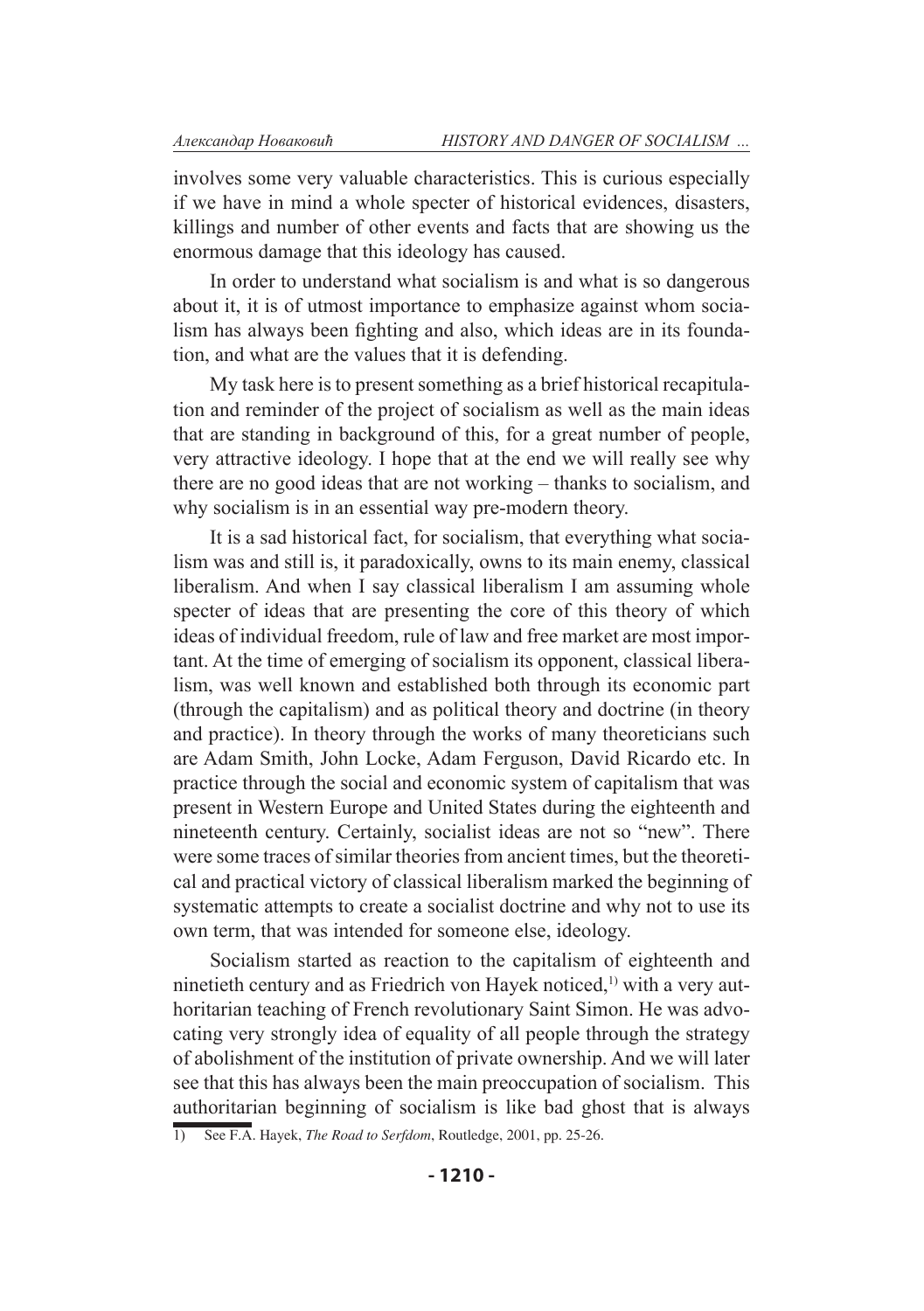appearing when contemporary socialist theoreticians want to show the morality and validity of its doctrine; because there is something inherently authoritarian in this ideology. But the bad fortune of socialism always reveal itself when it comes to the realization and it certainly has something to do with the very ideas that are in the center of socialist doctrine. Even at the time of the most prominent socialist Karl Marx it was obvious that socialism is not operational idea, since many economists showed that it is practically impossible2). But Marx and his fellow Friedrich Engels did not gave up; they continued to fight for a "new" and "better" world through political work and with the establishment of First and Second International.

## *ETHIC APPEAL WITHOUT ETHICS*

I would not here explain the teaching of Marxism as it would demand much more time and place to be explained. One thing that has to be mentioned is that it is one very authoritarian and revolutionary oriented doctrine that was aiming to constitute new political order that would be in sharp contrast and opposition to the emerging concept of Western liberal democracies. This radical teaching assumed abolishment of the all institutions of "evil" capitalism, especially private ownership and free market economy and aiming at building new institutions of central planning in economy and one party system in political sphere. That all assumed a new methodology, "revolutionary practice of proletariat" through the dialectics of classes, which would do the job, with the view that all this can and should be done regardless the human casualties. *In the name of human lives Marxism as socialist ideology justified devastation of human lives.*3)

Although doctrinarian Marxism did not have any developed ethical theory - in fact, it rejects every kind of bourgeois ethics as ethic of alienated individual – in the perception of its followers it has strong ethical appeal. Even today people see Marxism as humanistic ideology. And not just that, word "humanism", apart from the meaning of that term

<sup>2)</sup> Ludwig von Mises, *Socialism An Economic and Sociological Analysis.* New Haven: Yale University Press, 1962.

<sup>3)</sup> It was pure utopianism that was intended for Western industrial societies but its implementation was realized in the regions of the world for which it was not designed for (Southeastern Europe, Russia). In one letter Engels explicitly stated that eastern Europeans societies are not so developed to accept the new revolutionary ideology and practice. Originally, it was intended for very developed countries of Western Europe as a "necessary" step in historical "movement of proletariat". Surely, this "necessary" historical step never happened due to the impossibility of the Hegelian logic from which Marx build his historical determinism.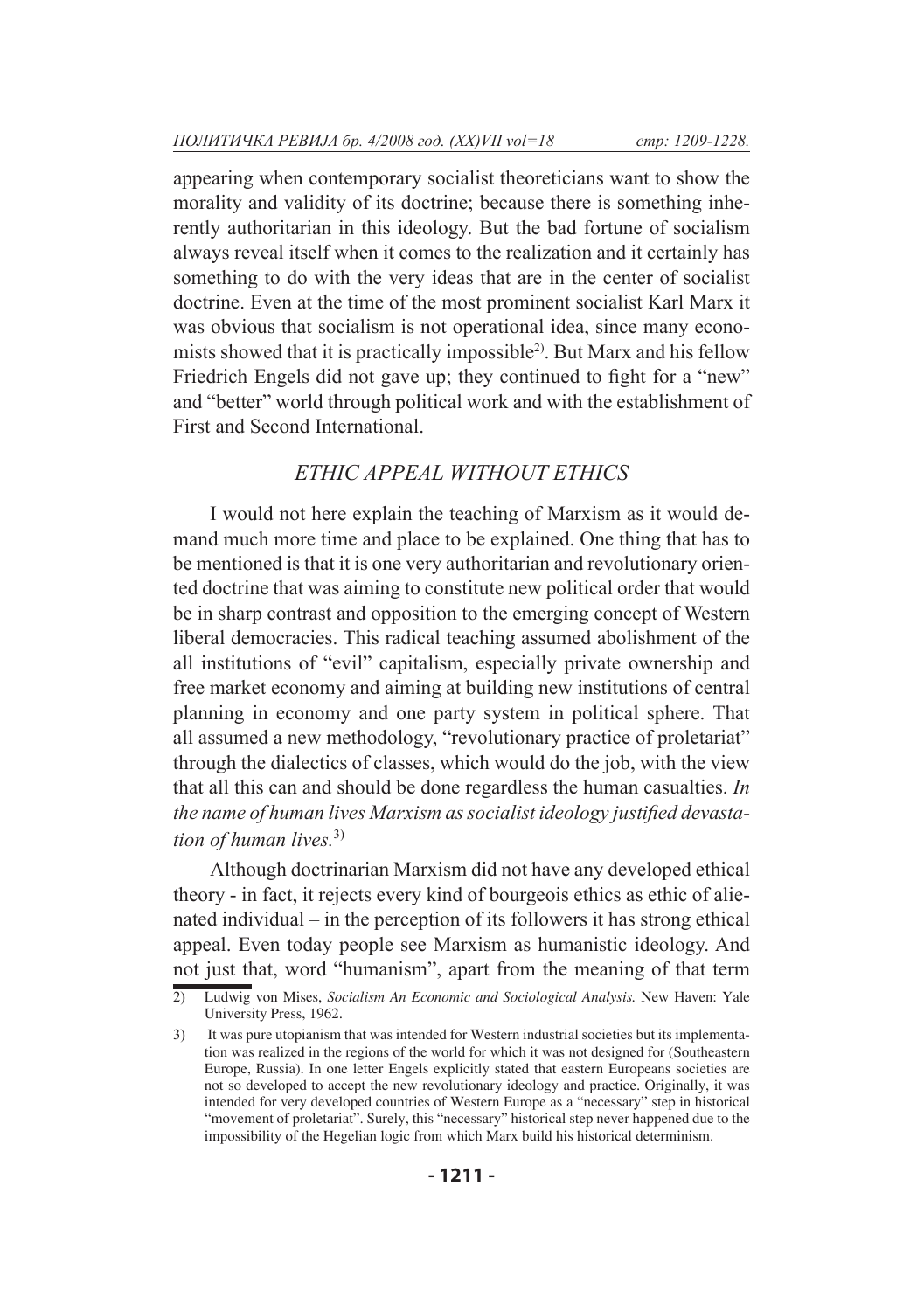as historical period, is being identified and associated with left oriented theory and movements. So people see Marxism as ethical doctrine that takes care of ordinary people that are being "exploited" by ruthless capitalist system. It is very interesting and very important to have in mind this ethical appeal of Marxism because it is precisely why it was so popular even nowadays when we can hear that there are some "good" things in Marxism or socialism, that even if it had some disastrous historical consequences the "intentions" were good and "humanistic ideal" on which it stands still remains the goal for our time to achieve. As mentioned, doctrinarian Marxism did not have any developed moral doctrine, but it had strong moral appeal. How this can be explained? This is even more curious since Marxism is built on a methodology that says "never mind the lives, the final end is important".<sup>4)</sup> This ambivalence in Marxism, its factual authoritarian traits with its virtual and imaginary ethical appeal is not so often been analyzed. For people see Marxism and its completion in form of communism and its transitional phase socialism as *par excellence* ethical theory. Historical practice of communism as seen in Soviet Union and other eastern European countries, with millions of lives lost, tells us on a very basic and simple level, that there are no ethics in Marxism, and that single human life, except the life of communist dictator or lives of the party members, worth nothing. If Marxism has any ethics at all that it is simple and bluntly the ethics that can be summed in these words "ends justify means".5)

## *MASKED EVIL*

It did not have to come to Stalin and his communist tyranny that many of socialists would admitted that this systematic theory of socialism with its methodology is not working. Very soon many socialist oriented intellectuals made shift from Marxism in order to defend the rest of socialism. And it was very important move for them (unfortunately not for all the rest of us) that saved the socialist idea from complete disaster. This new, allegedly anti-authoritarian move of socialists assumed

<sup>4)</sup> This is very well documented in literature but the famous dispute between Karl Kautsky and Leon Trotsky shows this in a most clear way. See Karl Kautsky, *Terrorism and Communism*: *A Contribution to the Natural History of Revolution*, Hyperion Press, 1973 (reprinted edition from 1922) and Leon Trotsky, *Terrorism and Communism*: *A Reply to Karl Kautsky*, University of Michigan, 1961.

<sup>5)</sup> This posture is discarded by Kautsky in abovementioned polemics. But, when this is abandoned what is really left of Marxism and its softer versions? If "ends" does not justify "means" are we not immediately in realm of deontological ethics (ethics of Kant's categorical imperative and the realms of "purpose by itself") that is so distant from every Marxist or socialist methodology?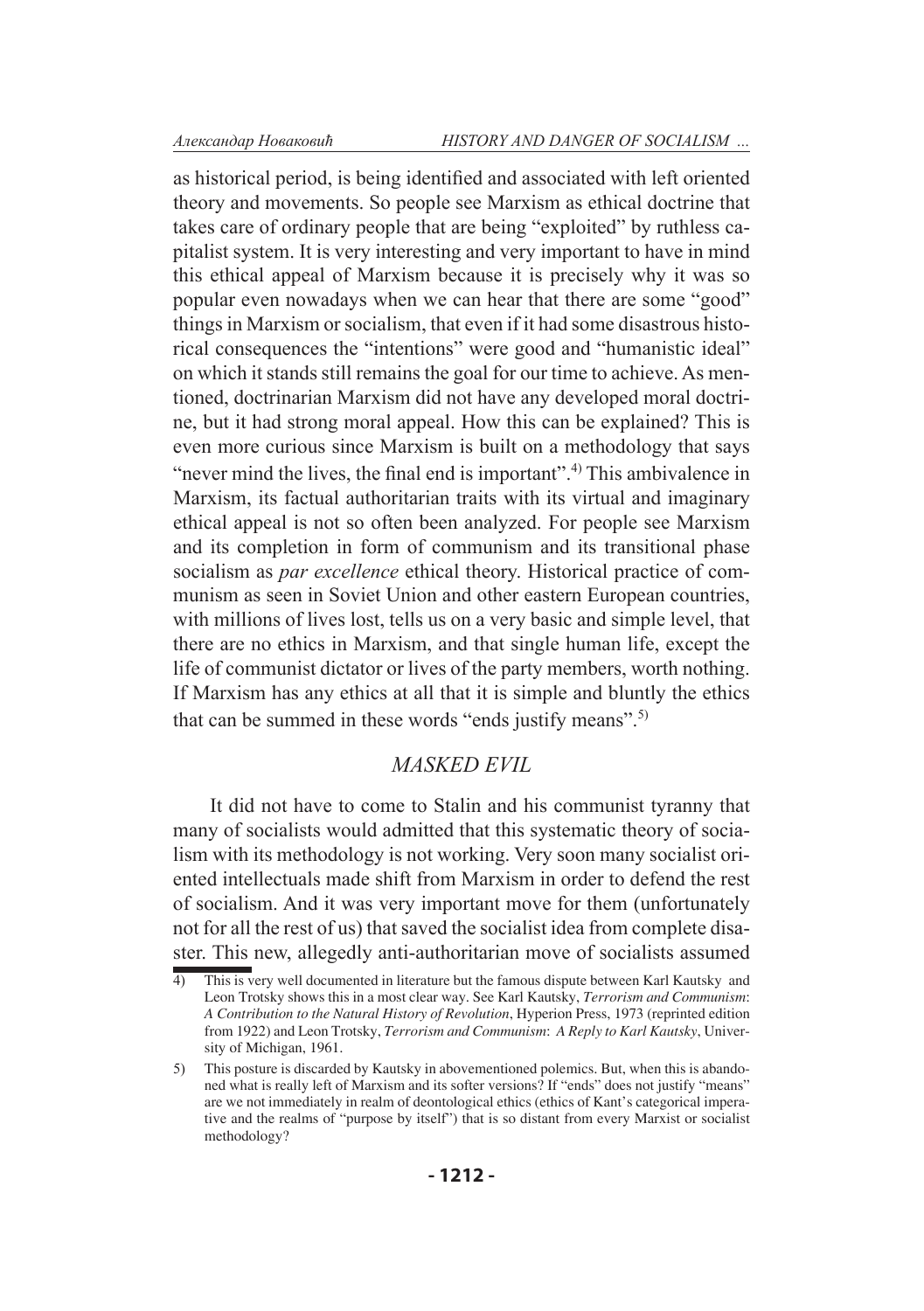strategy of masking and disguising with the aim to create new, prettier image. At the end of ninetieth century socialism made success in this regard with some necessary modifications. It wanted to represent itself as a progressive social and political movement that should and must replace the old and corrupt bourgeois system.

And how that was possible? Only by taking something that is really progressive and changing it in a way that suits the purposes. And that were the ideas of classical liberalism. Socialist were well aware of the strength of these ideas. At the end of nineteenth century classical liberal movement was not so strong and old liberals were in some kind of resignation due to historical developments.6) Socialist, on the other side, played well on the weakness of human memory. It was the time of increasing tide of collectivism all over the Europe, and once progressive, now almost forgotten, classical liberalism unwillingly stepped aside and socialism occupied its place, taking all the credits for progressiveness. It managed to steal all the main ideas of classical liberalism, even its name! (Liberalism, liberals) And let us remind that classical liberalism developed as the intellectual movement and political philosophy that emerged as progressive force that introduced new political values without which the modern civilization as we know it would be inconceivable. However, the content of these old/new ideas was very different from that of classical liberalism. For "freedom" does not mean the "freedom" or "liberty" in a liberal sense, or "justice" or even "equality".

#### *GUILT OF CIRCUMSTANCES*

Thus, we have seen that a part of socialist ideologists and agitators soften their version of socialism (in comparison to Marxism), in order to accept progressive ideas but with changed meanings. Socialism had to make itself something that is different from doctrinarian Marxism. That was one of the first masking of the socialism. Another one happened when hard core leftist from Frankfurt school of social philosophy (Theodor Adorno, Max Horkheimer) criticized school of dialectic materialism (DIAMAT) that was present in Soviet Union at the time of Stalin's rule.<sup>7)</sup> In that way, not just softer version of socialist, that later became social democrats but also hard core leftist and Marxist very

<sup>6)</sup> See already mentioned Hayek's *The Road to Serfdom* and Mises's *Socialism An Economic and Sociological Analysis* and also from the same author *Liberalism – In the Classic Traditon*, The Foundation for Economic Education, Inc, Irvington-on-Hudson, New York, 1985.

<sup>7)</sup> See for example Theodor W. Adorno, *Philosophische terminologie,* Suhrkamp Verlag Frankfurt am Main*, band* I, 1973.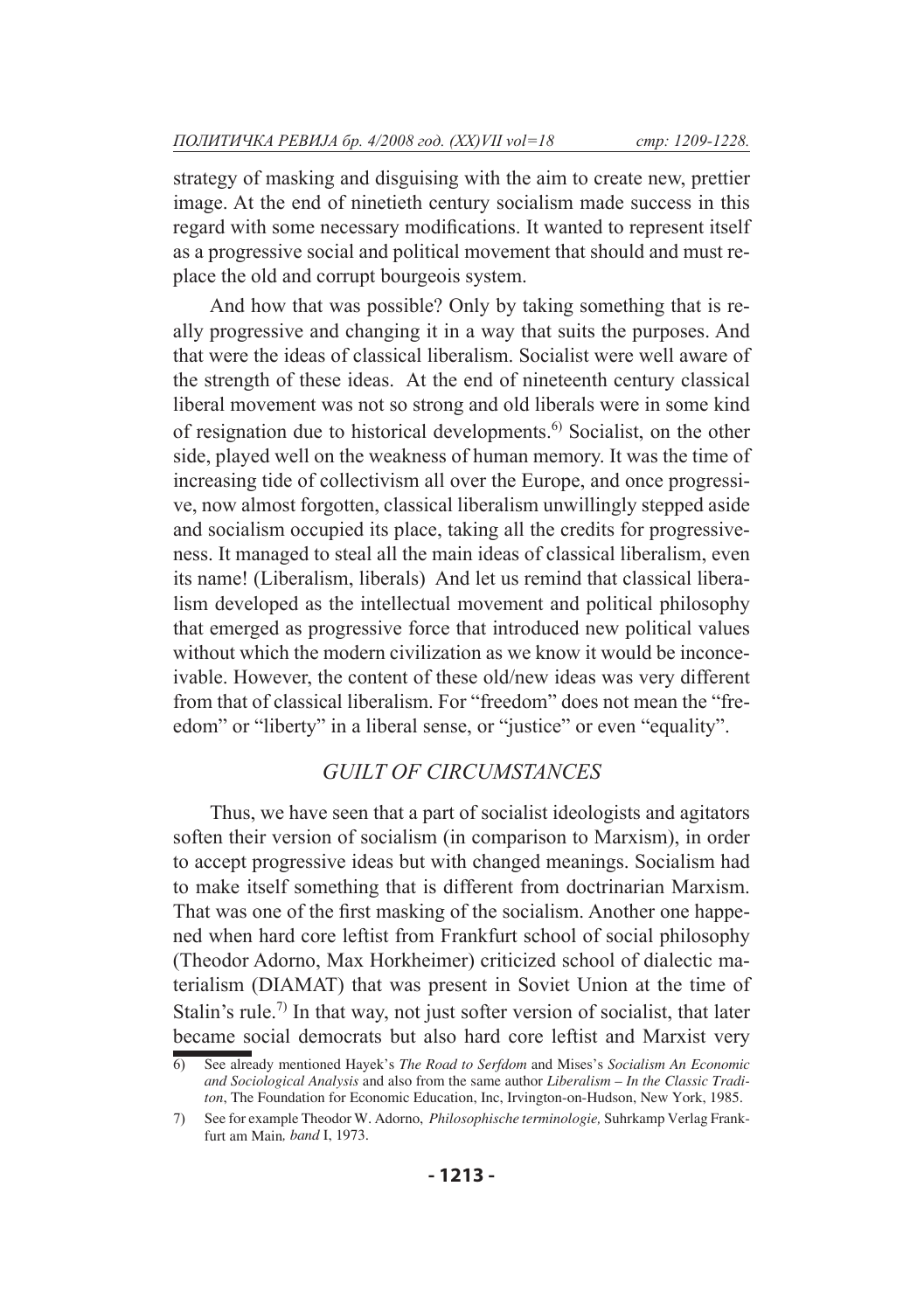early tired to justify and defend the idea of the Marxism or socialism from its totalitarian realization (such was Lenin revolutionary attempt to make Marxist "social science" real or Stalin's totalitarianism). They all defended socialism by blaming poor realization and circumstances for its practical disaster. *But it is always too easy to blame circumstances for the bad realizations, and that is a poor strategy both for governing our lives and the ideas that we are holding.* Socialists are constantly doing just that, and ideas of socialism were never to blame for anything. They were exempt from critique as such. From one to another social experiment, socialism was changing and reforming, making its ideology acceptable in any following situation. That is a secret of its strength and success but this also shows us the scale of voidness of the very idea of socialism.

#### *MODERN COLLECTIVISM*

Beside this "philosophy of complaining" or "blaming" that is inherently related to socialism there is also one thing, for certain, that represents the main substance of socialism. It is its collectivism. Socialism is collectivistic ideology and that is something crucial that is differencing it from liberalism and something that is connecting it with other ideologies, such are fascism, Nazism, and nationalism. And that is not accidental; it is the soul of socialism. We always have to have this in mind. As collectivistic ideology it puts collective above the individual, well good of the community above the well being of individual. Extreme nationalism produced Hitler, extreme socialism produced Stalin. Something like that would never be possible in the system where the rights of individual are protected. I do not have here to mention that Hitler was not just a product of nationalism. He is also a product of socialism. "National Socialistic Party" "successfully" combined ideologies of nationalism and socialism. And economy of Nazi Germany was built on similar economic reasoning as socialist – planned economy, and his social demagogy, beside its nationalistic part, was the demagogy of equality and social justice (for the German people).

Those are the ideas and political practices that would all be defended by any socialist, past, present or future. So, are there any substantial differences? I am not sure. But great many Marxist and socialist are defending their doctrines by pointing out at the communist critique of Hitlerism during the Second World War, but they are not too open to admit that in many cases that was critique from the standpoint of one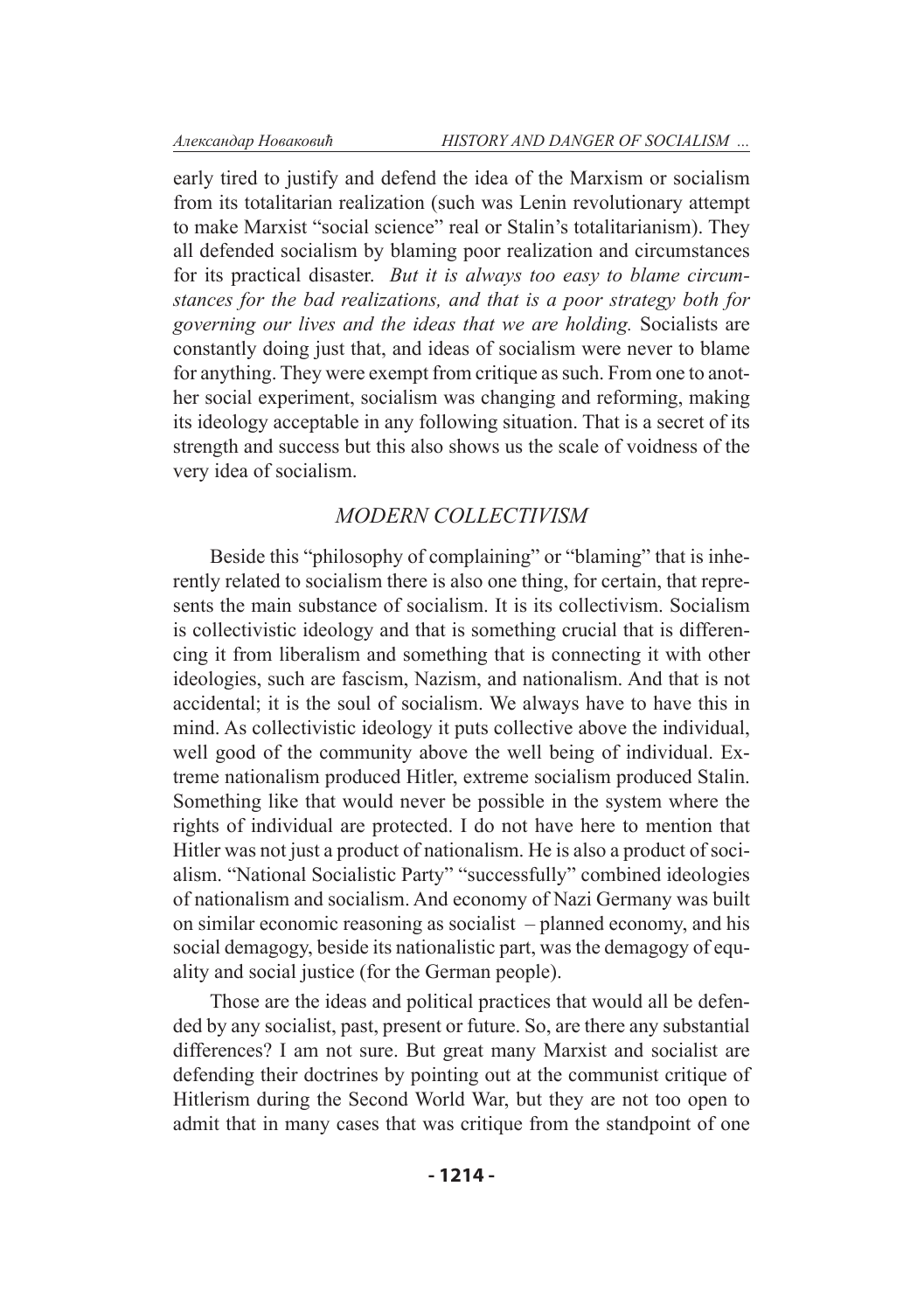collectivism to another. And when Stalinism showed all its potentials it was clear, for those who wanted it to become clear, that there is something very similar between historical events of Hitlerism and Stalinism, something that connected them in their "deeds". Both were in its origins collectivist ideology and both of them were fighting against all institution of modern societies.

Still, there are many socialist today who will admit that real socialism was not good and that Stalin was very dangerous autocrat. But they would still hold that ideas of socialism are good and that they should not be abandoned. They think that without them there is no "humanity" and that defense of socialism is a defense of justice, equality and freedom. And how they understand these ideas?

### *FREEDOM, JUSTICE AND EQUALITY – IN SOCIALIST'S WAY*

Neither of these tree notions has any real meaning, just imaginary. This statement may seem too hasty and extreme but if we define what meaning of some idea should represent then we will not be too harsh in evaluating this thesis. For an idea to be meaningful it is necessary, very broadly speaking, that it has some connection with reality. If I now say that "all man on earth should and must have at least one billion dollars each" everybody will agree that that is good idea, at first glance. But if we think what is necessary for realization of this idea we will come to the conclusion that this idea is, in fact, stupid idea and that it cannot be good even in the segment of our fantasizes, because it is too extreme and has nothing to do with reality. Meanings of socialist ideas are very close to this. They are so imaginary that are reminding us of a bad dream in which we are imagining many beautiful things but when dream ends, we see that nothing of that is true and only thing that remains after is feeling of being depressed.

## *POSITIVE FREEDOM AS NEGATION OF FREEDOM AS SUCH*

What about socialist idea of freedom? There are many views of how socialist understands this notion, but I will specify just some important features. We know that classical liberalism understands freedom as individual freedom, negative liberty that should be protected in every just society. But socialists understand something different than that. For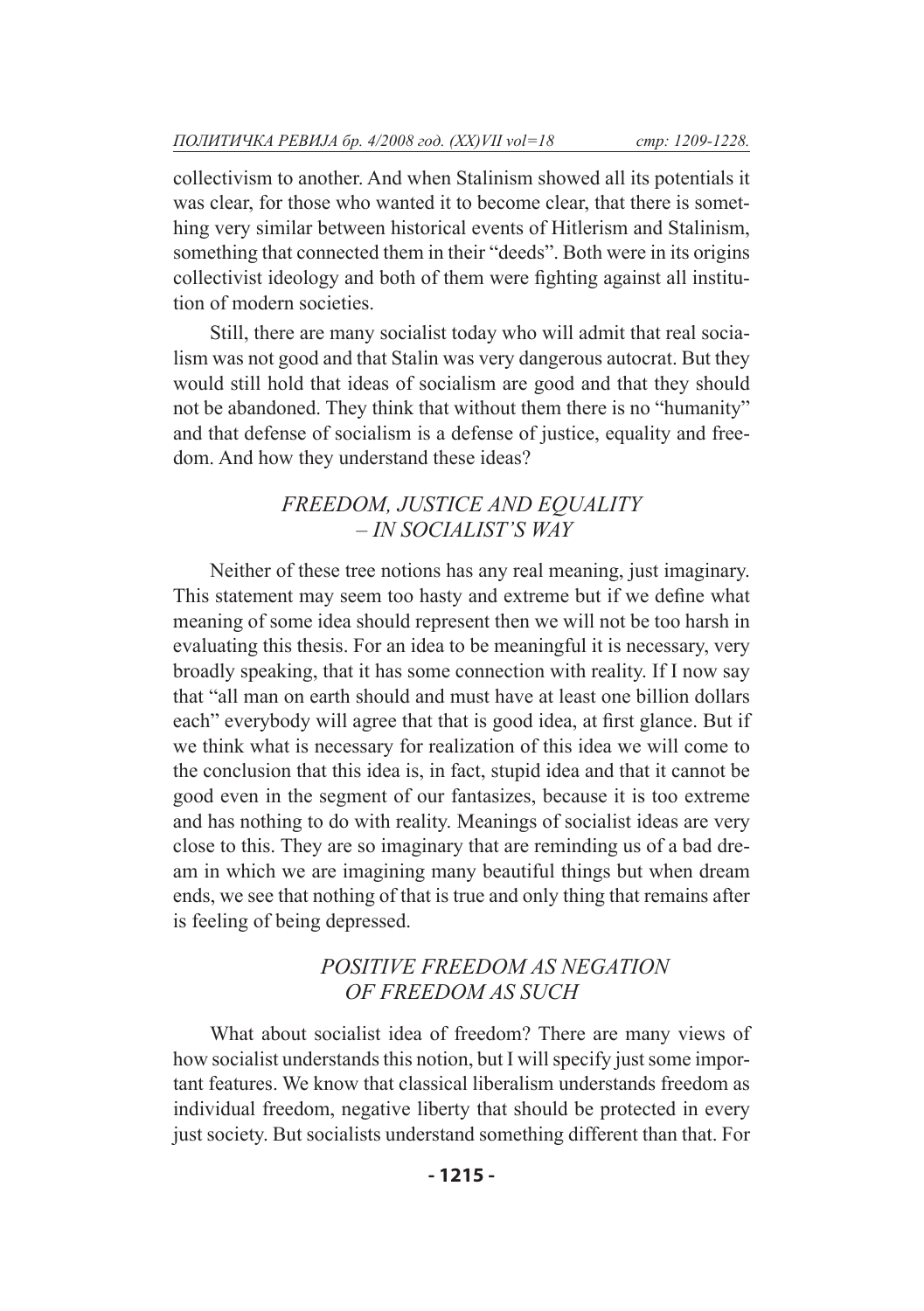them freedom is freedom of opportunities and freedom of choice. And that may be appropriate at first glance, but what does it presuppose? It assumes ideal social and life circumstances around us. For example, if I want to achieve something in my life, to have good career and god post, everything should be arranged for me without any of my efforts. Someone else, society, government, or even my parents should know what I need and should acquire that. It is a story of our potentials and talents that are constrained by unjust societal system such is capitalism, for example. In order to change the situation it is necessary to change that humiliating system and replace it with the system in which freedom of every one of us would flourish. It is an idea of *positive freedom*, very popular notion of freedom that can be found in the works of many contemporary socialist intellectuals. 8)

Thus, at first glance, this idea of freedom looks attractive and alluring. But as we can assume it is completely unrealistic since it cannot answer two simple questions: Who will make this freedom possible, subject of this freedom or someone else? And the other question: "Who will have to pay for the realization of that kind of freedom?" Here the whole idea breaks apart, and we feel like in that dream, depressed. And that is not all for the subject of idea of socialist freedom is a subordinated human being, insecure and immature creature. In short, a human being for whom some other has to work and make opportunities, and for certain, pay. I am not telling that in normal societies there should be no good opportunities for work and life. That is not what I am having in mind. But these opportunities, conditions and the possibilities of choices are depending of factual situation, real situation and the quality of markets in specific country. If a market is free enough and if business is flourishing, than we will have more possibilities and better conditions<sup>9)</sup>.

<sup>8)</sup> But not just there, since prominent "liberal" Isaiah Berlin carry the quilt - for the most part – for establishing idea of positive freedom (in above explained way) as legitimate and unavoidable theoretical concept. See Isaiah Berlin, *Liberty: Incorporating Four Essays on Liberty*  . Oxford: Oxford Univeristy Press, 2002 and also my article "The Philosophies of Freedom" in *Serbian Political Thought*, Institute for Political Studies, 2008.

<sup>9)</sup> Only capitalist society enables broad spectrum of possibilities and opportunities for individuals. (Milton Friedman, *Capitalism and Freedom*: *Fortieth Anniversary Edition*. Chicago: Universtity of Chicago Press, 2002, chap. I) In fact, this very idea of freedom is only possible in capitalist society and under its conditions. Positive freedom is consequences of free and developed markets and not something that is preceding it. That means first, that there is no positive freedom beyond such system, and second, that this kind of freedom is only possible on the level of individual preferences, that is, I may be "positively" free only and only If I am working for making possible something that *I want* and in society where exist such opportunities (capitalist society). But surely, envisioned in this way, positive freedom *is not* something that is usually been understood by this notion.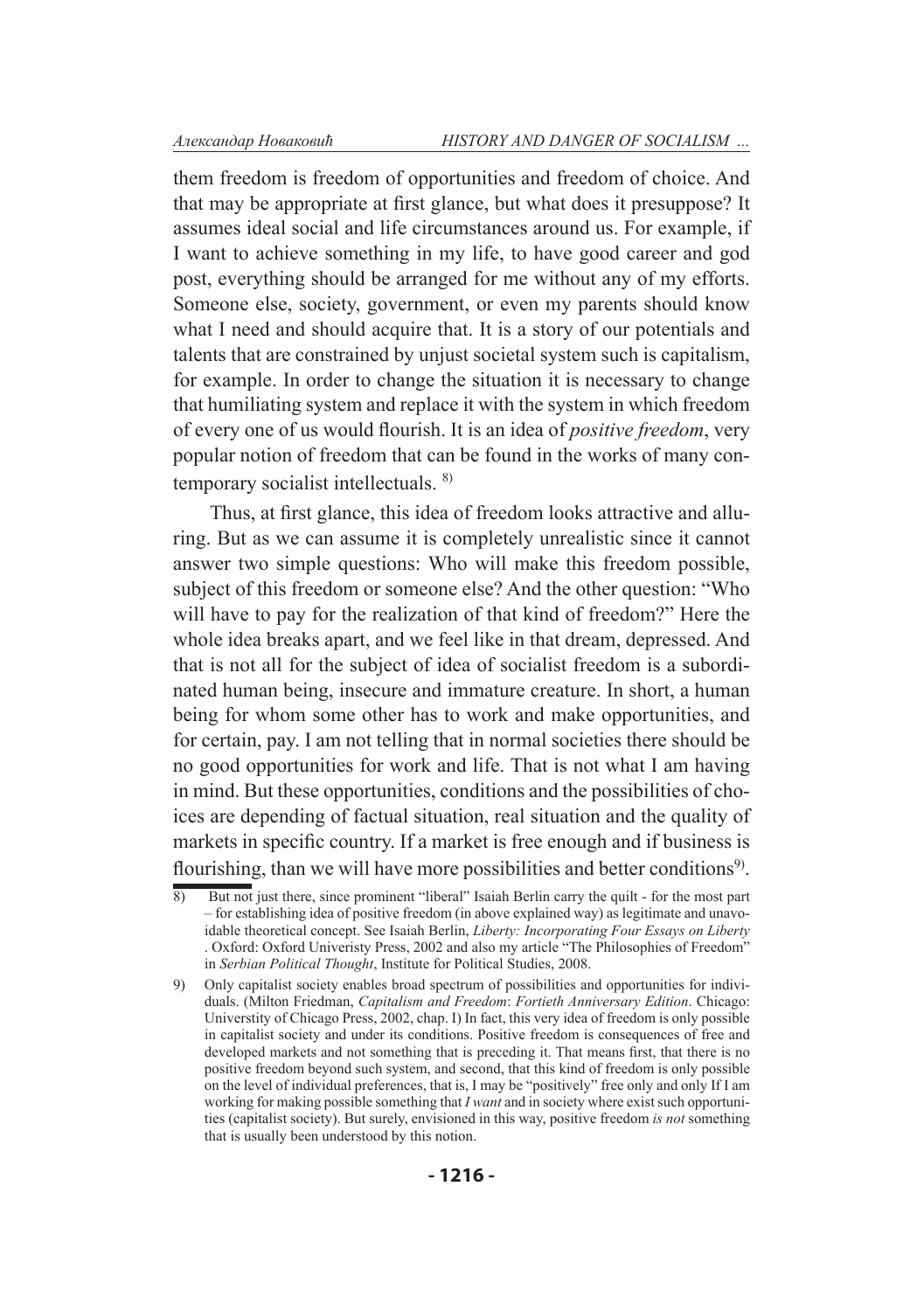Still, it is also on us to build ourselves, to work for our lives and to create opportunities and favorable conditions.

### *EQUALITY AGAINST HUMAN NATURE*

The next very important idea that is socialism fighting for is idea of equality. From the time of French Revolution it became main political idea for socialist oriented intellectuals. It should be said that this idea originally assumed equality before the legitimate and just laws but also an idea of equality of people in sense of their belongings, wealth, and even personal capabilities and talents. And this second meaning is one that socialist are favoring and that is in opposition to classical liberal understanding of the idea of equality. For liberals equality means just equality before law and equality of citizens, and it has nothing to do with the substantial idea of equality. For liberals are thinking that although we are born unequal in sense of our physical and mental capabilities, belongings and in many other aspects, we *should and must be equal before the law, we should and must be equal as citizens.* And that is just the opposite that socialist are defending. They think that we should be equal in a more ambitious way; a system has to be invited that will make of us equal in everything that is possible. The socialist idea of equality assumes demand that we all should be *made* and *created* equal and only after that we will become equal before law. And in that interregnum the arbitrary will of party dictator or the party itself will decide on its own who is to be made more equal than other, and who is too equal.

If we look the historical practice of ex communistic countries we will see this pattern in which very capable and talented individuals were systematically humiliated on behalf of mediocrity majority. I am not saying that capitalist countries do not have mediocrity majority – mass production and free trade are making such individuals, and let me be very clear about this, *I do not see anything bad in that*. But in capitalist society every talented individual can find its place under the sky and make his dreams come true. Almost every majority is by default mediocre majority (we should probably exempt from this Ancient Greeks in specific time of history), and that is fact of nature, not of our desires. When Milton Friedman was distinguishing capitalist from socialist societies he was showing that in capitalist societies, as free societies, it is possible for people that are different from us, that are advocating political ideas that are completely different from ours, to live and prosper regardless these differences. And it is precisely due to the fact that in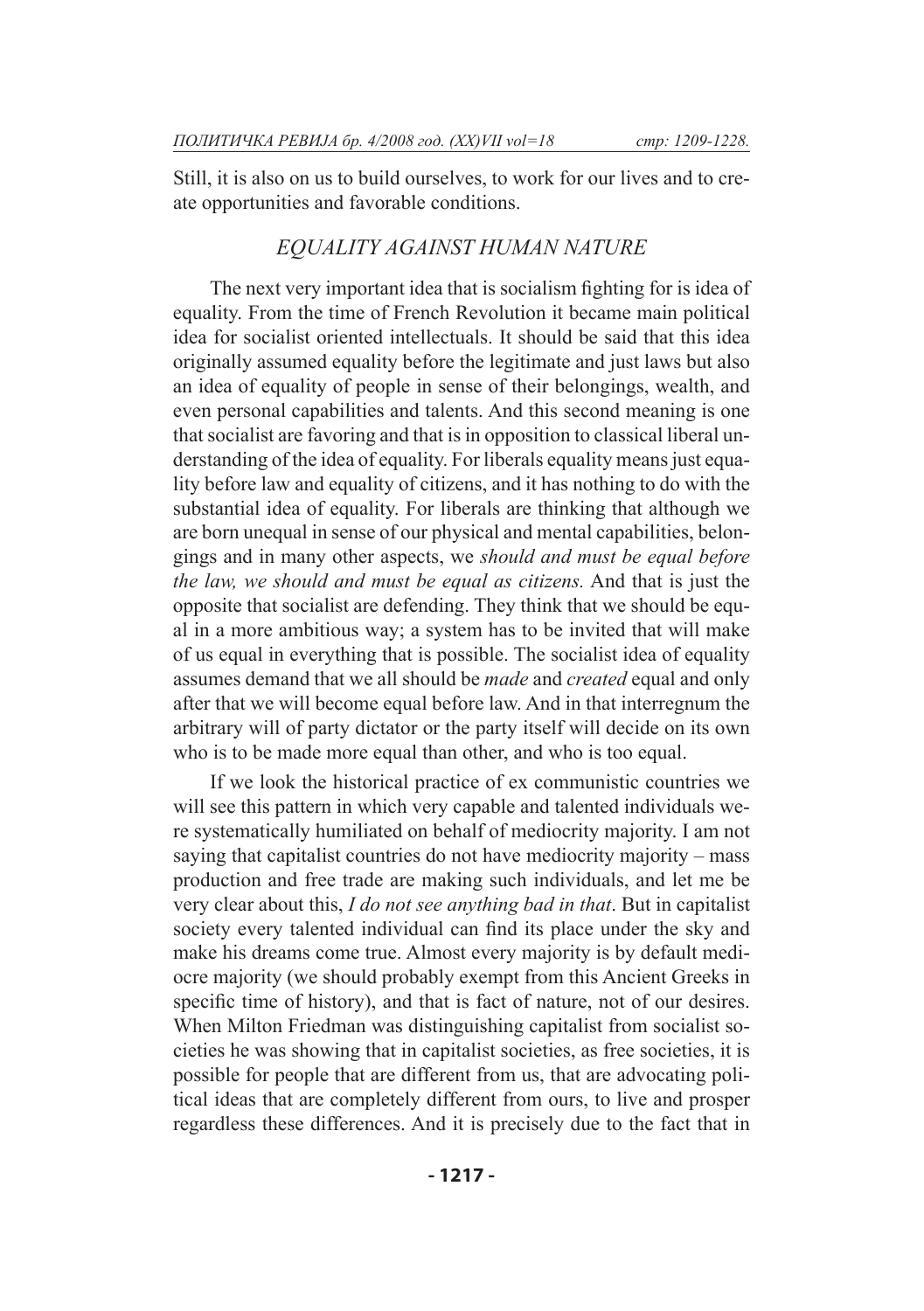capitalist society every person that wants to work on its talents can find palace for self, irrespectively what ideas, political attitudes and standpoint he is supporting. If we strictly follow the collectivistic matrix of socialist thought that is just that is not possible. No matter how the socialism is disguising, at one point it will be necessary for him to cross the line and to show real face. This should not be of surprise since we are talking about ideas and the logic in them, and in reality due to all its complexity, various kinds of scenarios are possible (but this is not our subject of conversation). Someone would point to example of Sweden or some other northern European country. These are countries of mix systems and we cannot classify them as undemocratic or authoritarian. But it can be said, with a good reason, that all that is acceptable in these and similar countries, has to be ascribed to the existing of some institutions (or part of these institutions), for example right of law or protection of private property.10) And these institutions are product of classical liberalism. If these would not have been present we will have the same picture as we had in Soviet Union, oppression, coercion, totalitarianism.

Hence, distorted idea of equality that is defended by socialist is showing all its emptiness and vagueness but as in case of the idea of freedom this is secret of its strength. It is aiming at human emotions and not to human common sense and reason, in order to achieve its end, and that is society of ants not of free minded and self dependent human beings.

### *SOCIAL JUSTICE AND THE ETHICS OF PATRONIZING*

The Idea of equality brings us to the very important socialist's ideal of justice, "social justice", as they want to say it. Many studies were written to show the economical impossibility of this kind of justice (just to remind you of Hayek's attacks on the idea of social justice) but I will talk here about moral dimension of this idea. It is easy to explain socialist concept of justice with the help of metaphor of Robin Hood and his strategy of taking from the riches in order to give it to the poor ones. Socialist sees justice in this way. For him procedural, liberal, concept of justice is not so important – as it is not in the case of ideal of equality, that we have already seen, and only that is important are manners of redistribution and the subject of redistribution. Because socialist ideology sees the institution of private property as its greatest enemy, it is

<sup>10)</sup> And some natural resources that are in abundances in these countries and the way this wealth is redistributed.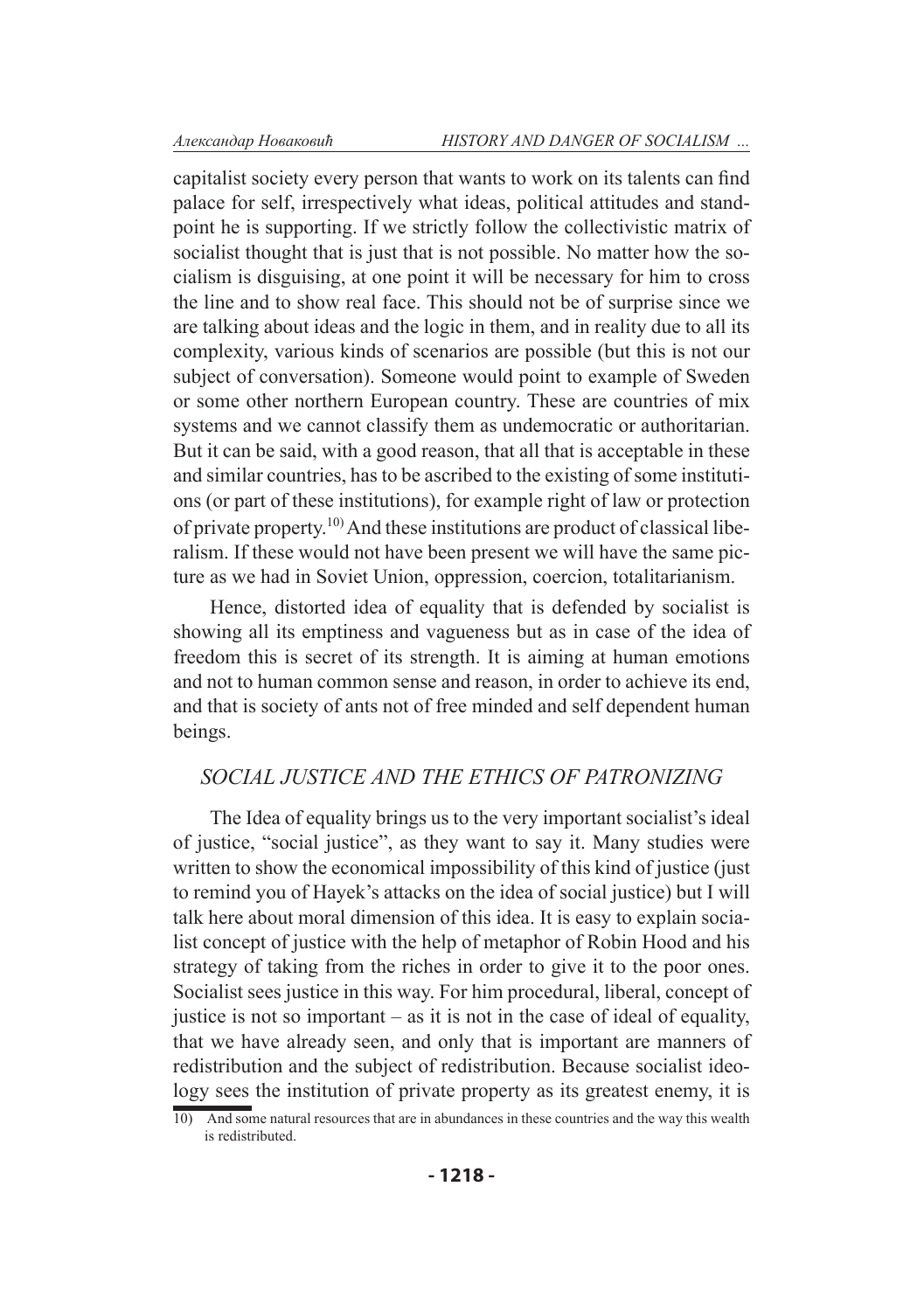obvious that socialist vision of justice attacks just this institution. In order to give someone something it has to be taken from someone else. Robin Hood strategy is showing its face. In case of just property of that "someone" it is clear that socialist strategy at the final reveal itself as strategy of a thief. And this ideal of justice has nothing in common with the liberal or libertarian conception of justice that has its two main features. First one is concerned with procedural justice that is presupposed by legitimate laws (the laws that can be universalized) and second one is related to a moral concern for the guaranteed sphere of individual freedom in which nobody without consent of the subject of that freedom can or should interfere. As strategy of a thief it presupposes a society from which can be taken or stolen, for you cannot stole from empty house. And historical evidence of socialist countries is showing just this. Proletarian party robbed everything that was to be robbed and society at the end collapsed like the house of cards.

And in this example of socialist vision of justice we can see, as in previous examples, that for final end socialist had devastation of human individuality and peculiarity.<sup>11)</sup> This phenomenon can be seen from the very idea of social justice. This ideal is assuming some collective body, organ or something similar that will decide whom to give and from whom to take on the basis of its perception of who is deserving and who is not. Since that "objective" standard for such decisions could not be given in advance, Robin Hood strategy is doomed to fail. It is by its own logic impossible and it will necessary create many injustices. But this strategy is justified by ethical appeal of socialism. They just want to help people to get out from injustices of the ruling order, as they want to say. They want to make more humane society in which everybody would have at least the same as any other. In order to accomplish that, socialist are claiming to possess almost divine knowledge of human nature, its needs and the mechanisms for resolving this issue. And surely, if there is some moral dimension of socialist demand for social justice it is a bed one. Ti is ethics of patronizing that says "I know what is needed for you, since I know you better than you know yourself". Since the equality in socialist version is impossible on practical grounds what remains is patronizing strategy of socialist that are trying to convince us that they know what it really means and that they would make it possible for us and *without* us.

<sup>11)</sup> Its collectivism *plus* its central planning in economy and destruction of the individuality and creativity as its consequences had that sterility in architecture, design, style and not to mention human lives...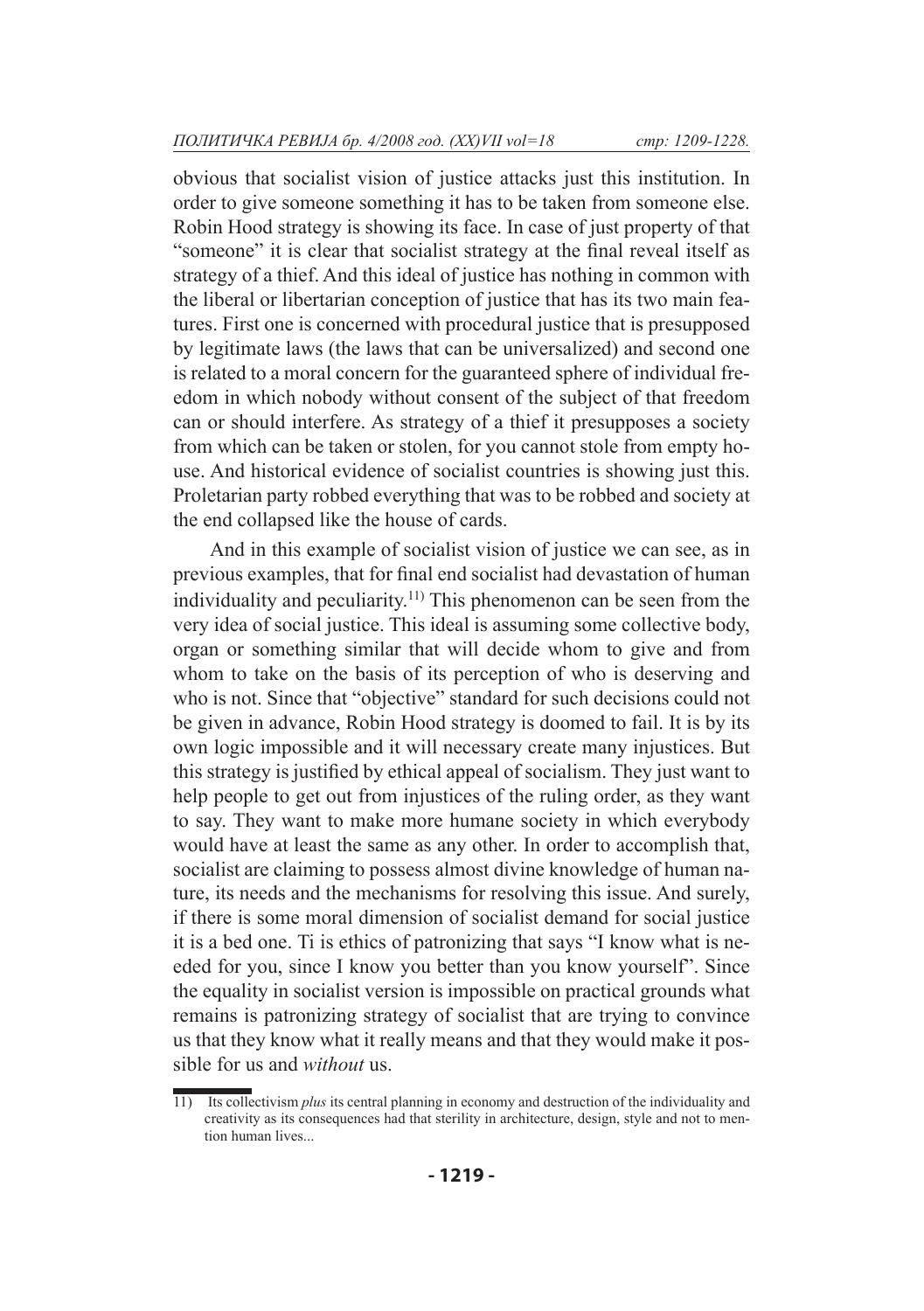#### *ANTHROPOLOGY OF ROBOTS*

All these key ideas of socialism are presupposing a kind of anthropology, or view on human nature that can explain us many things about socialism. For if the realization of these ideas would be possible it will make us to see human nature and the universe that surround it in completely different way that we usually understand them. And we usually see human nature as something that is on the very basis limited both in its physical sense and its capabilities and that is operating with scarce resources. That is why economy is often been metaphorically called science of scarce resources. On the other side, human nature has that astonishing ability to understand world around us and to *imagine*  things*.* Great philosopher Immanuel Kant saw the significance of this human feature and elaborated it at length in his crucial study of human reason (*Critique of Pure Reason*).12) He saw clearly that reason and our experience is in deep relation with power of imagination. But very often two elements of human creativity, reason and imagination are not harmonized and as a consequence they are producing strange ideas (that Kant called metaphysical) that are responsible for many following conceptual and practical misunderstandings.

That is the case with socialist ideas. They are product of that natural human characteristic called imagination. But with one crucial exemption, called reason. For how we could explain the social utopianism of doctrinal Marxism with its messianic approach? There is no reason in that, or if there is, it is a product of the game of socialist's fantasies. But this game of imagination produced specific anthropology that stands as groundwork for all other ideas of socialism. It has several features.

First, it sees man as primarily social being for which the societal demands are to be of utmost importance. A men's nature is reduced just to one of his features, and that is social aspect of his nature. There are many leftist intellectuals such are Sartre, Gramschi, Marcuse and others that were speaking that "man is always in relation to another man", and that were lamented about bad fortune of human beings that had become "alienated atoms". But this is just a part of a story, not a whole story. Classical Liberals were holding a position that only an individual *as* individual can be a societal being, so we can see that individuality, in contrast to socialists, is a precondition for societal relations not the opposite.

<sup>12)</sup> See Immanuel Kant, *Kritik der reinen Vernuft*, Druct und Verlag von Philipp Reclam jun, Leipzig, 1878.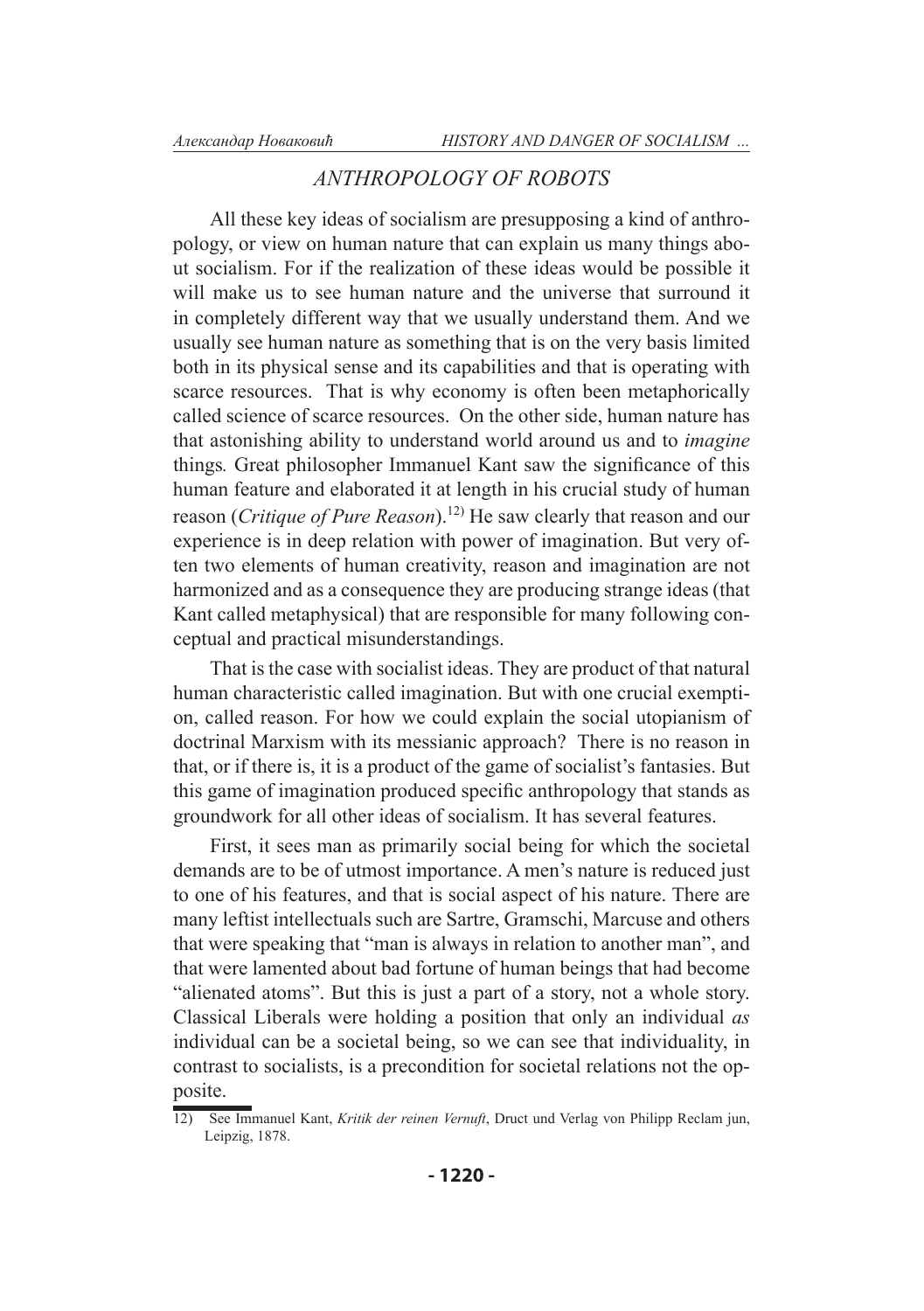Second, it understands human nature as a nature of Supreme Being in a way that "a man is stronger than nature". This attitude is particularly present in Marxist anthropology and its vivid and scary presentations in Lenin's and Stalin's Russia with the picture of "strong" and godlike proletarians holding the hammers that had to show that a man can crush and defeat nature by his own will and strength (Does not this pictures resembling us of very similar posters from the time of Nazi Germany, with a representations of "Übermensch"?). This idea presents the core for socialist utopianism that had to construct "brave, new world" (Huxley) of some dictatorship or totalitarianism. It says that men not just exist in nature but also that he can change it and even create it. The myth of almighty scientist and science had helped this socialist vision. Bad science accompanied bad ideology. Therefore it is not of surprise how much trust was placed in scientists by the socialist regimes. Social engineering went along with the myth of positive science. If something would go wrong socialist constructivist would not blame principal human limitations, lack of knowledge and ignorance, but the unwillingness of the unsuccessful scientist to help the "higher cause".

Third, socialist anthropology presents human beings not just as societal beings but also as collectivistic beings. It means that individual should by its nature be subordinated to the collective. And it does not matter what this collective is, it could be anything. The thing that is important is that individual is not important and as long there is prime directive that says that "the needs of the many outweigh the needs of the few or the one" (Spock, sincere socialist<sup>13)</sup>). And, as I have said, socialism is collectivistic ideology like some forms of conservatism and nationalism, but that connection is not so important here.

We can see that this anthropology is very obscure and pessimistic and every normal person would certainly not agree to accept such a version of human nature. Today, many social-democrats do not accept the anthropology that has been presented here. They will tell us that that is a something from the past that has nothing to do with contemporary socialism. But as I have mentioned before this attitude is just an illusion and justification of the fall of the socialism. It is a really hard for a modest socialist to admit that everything that can be characterized as good and progressive in his own ideology comes from the theory of its mortal enemy, classical liberalism. For a classical liberalism advocated and defended the rights of individual against the church, kingdom and even

<sup>13)</sup> A character from famous sci-fi novel "Star Trek".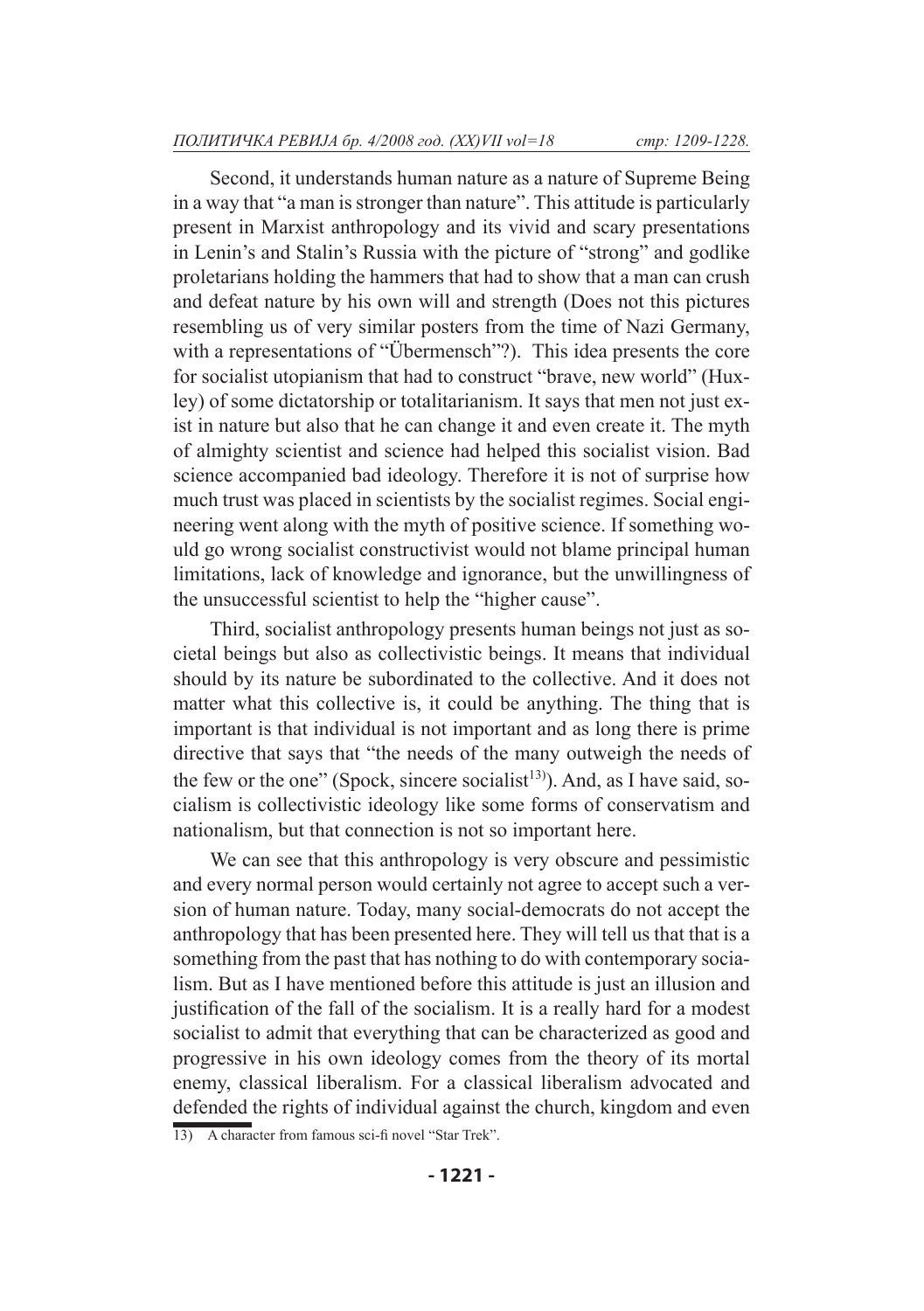democracy; and it is philosophy of the individuality not of collectivity. When some socialist today accept individualistic approach and methodology they are taking something from classical liberalism, thanks god, let them take all!

 However, the basic insight that unites all these anthropological features is unrealistic perception of human nature and the nature in general. When these erroneous perceptions are unified in one system of ideas we got socialist ideology as we know it, with its economics, politics, "justice" and etc. And we have disaster. Having in mind all of this I would just remind that there are still many people that are thinking that socialism is "good" idea, but as we have seen good idea means much more than that good idea of socialism. But lets us tell something more about socialism.

#### *IRRATIONALISM OF SOCIALISM*

As it is already said, it is in human nature to go beyond the present condition and limitations of reason. This trait of human character can have both good and bed consequences. It is showing its negative side when is trying to go beyond the "limits of possible experience" (and real), to say it with Kantian words. And this happened in the history of political ideas as well in ordinary life and politics. For it is a constant feature of human nature to demonstrate from time to time a dose or portion of irrationalism and in its extreme forms. In a case of critique of the system that is based on the laws of economics that had been explained since the classical works of Adam Smith and David Ricardo<sup>14)</sup> - that is, in case of capitalist system, it is more than obvious when we look at the socialist attacks. For a capitalist system showed and is still showing its strength, vitality and productivity not because some ruling class of bourgeoisie won the battle over the class of oppressed people, namely, proletariat, but because its inner connection with the basic laws of economics and reality.15) That is why irrationality of socialism has one almost tragicomic dimension that can be showed by this kind of reasoning: Nature (or God) created man as imperfect being in imperfect

<sup>14)</sup> See Adam Smith's, *Wealth of Nations*, Random House, New York, 1994, and David Ricardo's *The Principles of Political Economy and Taxation*, Dover Publications, 2004.

<sup>15)</sup> This is well documented in natural rights and law tradition since Hobbes, Locke and others (Thomas Hobbes, *Leviathan: Or the Matter, Forme, and Power of a Commonwealth Ecclesiasticall and Civil*. New York: Thouchstone, 2008; John Locke, Two Treatises of Government, Cambridge University Press, Cambridge, 2008). See also Leo Strauss's work *Natural Right and History*. (Chicago: University Of Chicago Press, 1999.) and Pierre Manent's book *Intellectual History of Liberalism*. New Jersey: Princeton University Press, 1996.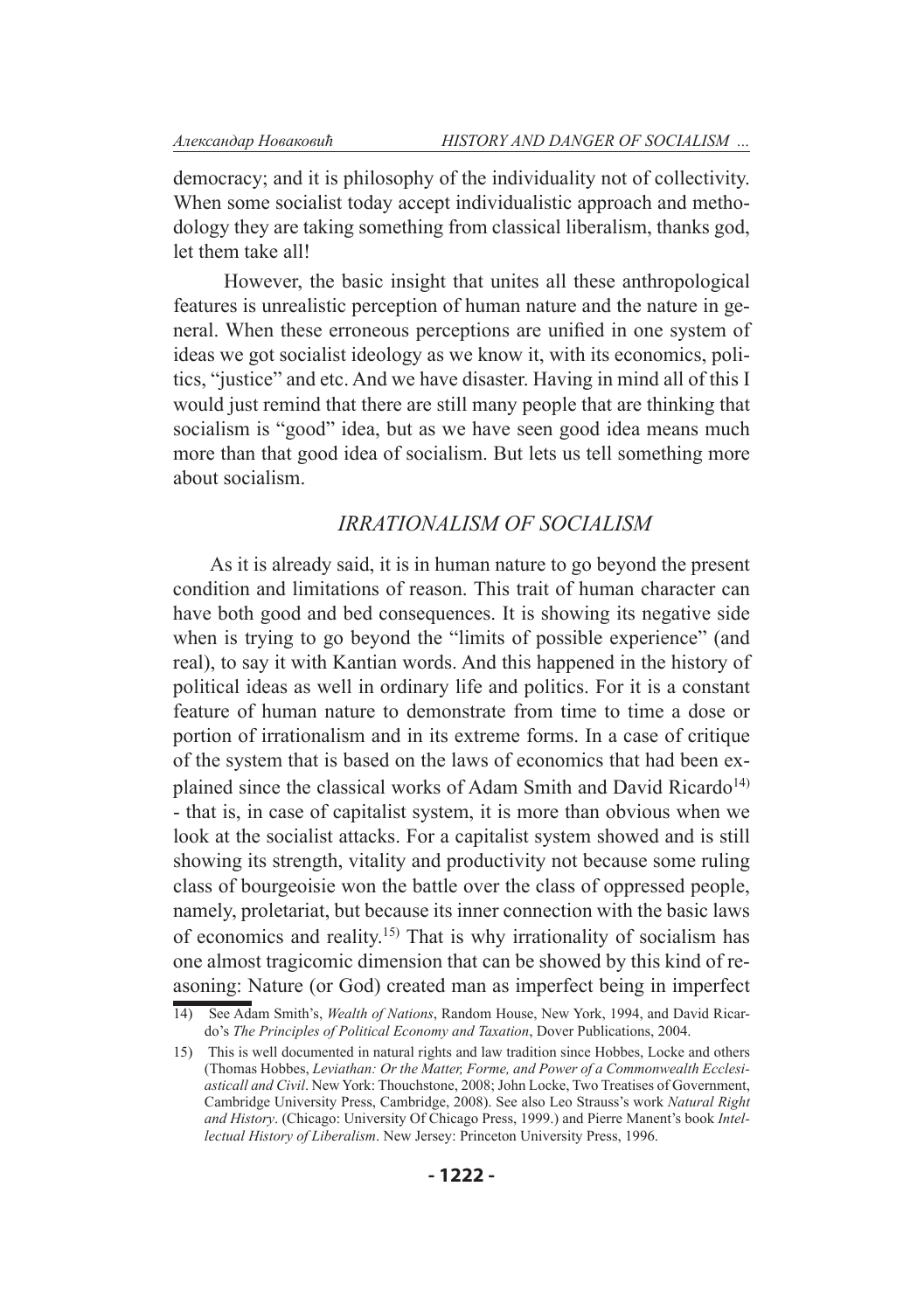world. Since a man is imperfect his political system cannot be perfect (although it can be operational and making people happy and prosperous as it is possible in such a world). Consequently, the socialist are blaming capitalism for the imperfection of nature! Socialism is really revolt against human reason and nature.

That is why economic science and policy in order to be successful has to follow these natural laws and restrictions and not hazardous creativity of central planned oriented group of intellectuals who are calling themselves "socialist economists".

Disastrous consequences of socialist experiments throughout the world showed once more, for unbelievers as well for believers, that there are no alternatives to this system. For the capitalism managed to win the battle not just in its immediate sphere (economics) that was attacked from socialism; it won the battle on more important ground. As Ayn Rand effectively showed<sup>16)</sup> capitalism is deeply moral theory and economic practice, which should and must stand in foundation of every just political order. This result ruined the image of socialist ideology as "justly" and "moral", at least for those that are equipped with enough sense for accepting the forces of valid arguments.

But this victory of capitalism, both in practical and conceptual sphere, provoked the irrational reactions of leftist intellectuals who were and sill are not prepare to accept these facts. Its ideology does not make it possible for them as well the peculiarity of human nature to accept that there can be no magical wand that will create utopian world of socialism.

For a capitalism and the institutions of free societies are result of many centuries of progress of humankind and it is not some social construct and invention that can be easily changed and replaced with something different and better. In one sentence, *because there is capitalism there are critics of capitalism*. And it is not so important what kinds of critiques are being offered, because there would be always critique as such, since it is our habit to criticize, even those things that are not to be criticized (that are only possible). And for us who are advocating the "order of liberty" should be accustomed and always prepared to that.

<sup>16)</sup> Ayn Rand, *Capitalism: The Unknown Ideal*, Signet, New York, 1986. See especially introductory chapter.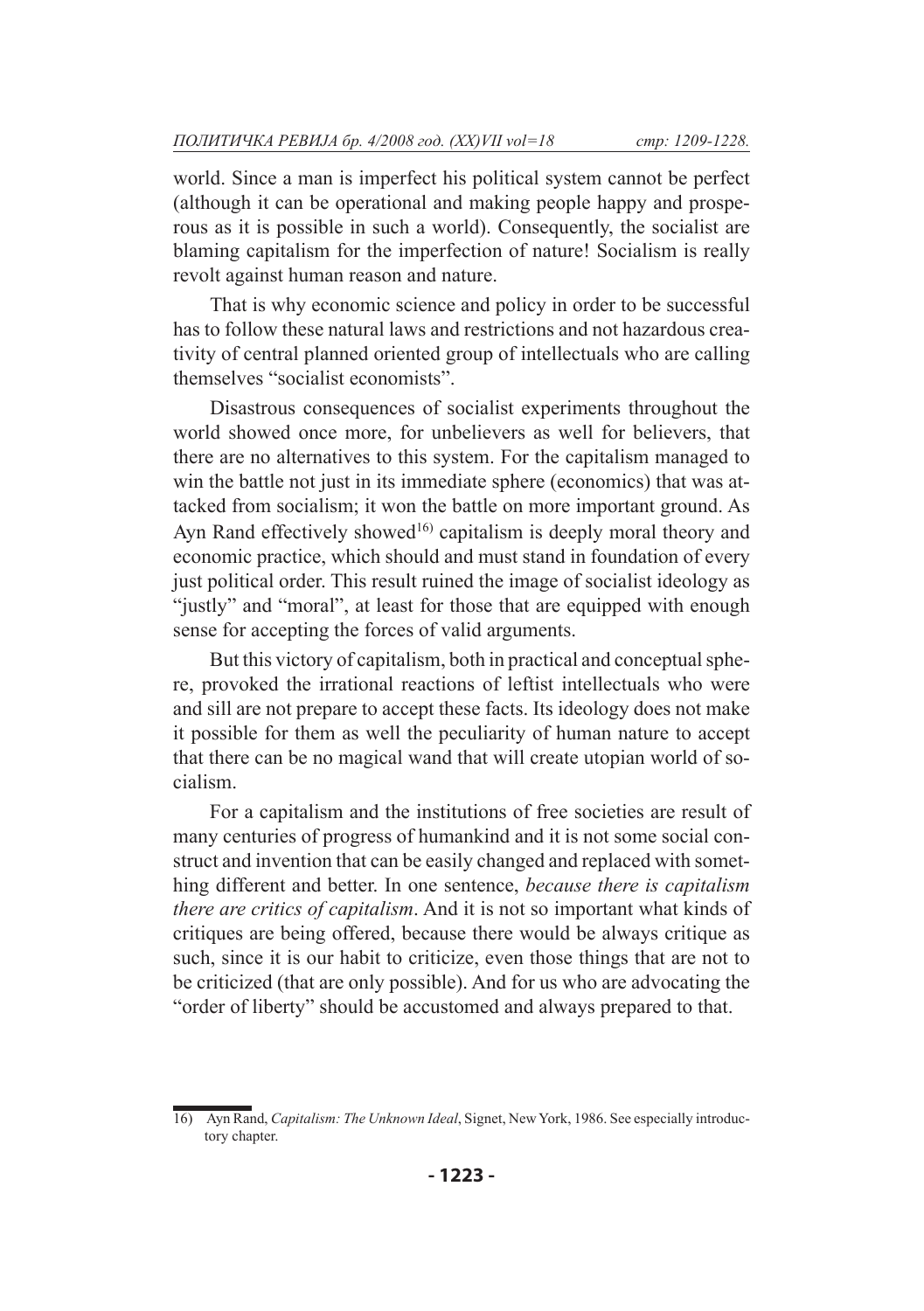### *FAKE MODERNITY AND FAKE PROGRESSIVENESS*

When Hayek wrote Road to Serfdom it was the time of socialist expansion and dominance. That time is ended but the ideas are still present, and the dangerous of some kind of socialist experiment is still possible. We should not be so confident in the strength of our institutions for an irrationalism is a very strong force of human nature and that fact should be kept constantly in mind. There is no reason for relaxation because historical evidence is showing us on many examples how something that is impossible in some contexts and situations still may happen. If there would not be like that, the history of mankind would be no more than history of stones; there would be no history at all. But in spite of this necessity of emergence of evil, in any of its forms (and socialism certainly represents one) the good institutions that are being in accordance with some very general traits of human nature and the nature of universe should be protected and all dreadful experiences of the past times has to be constantly evoked in our memory.

Especially when that bad experience and practice are wanting to present itself as "modern" and "progressive" form of social organization. From the time of diminishing of values and authority of classical liberalism socialism represent itself just in this way. Everybody was seeing socialism as "progressive"; and even some classical liberals accepted that. But the historical evidence was telling opposite. Today it is very difficult to defend socialism, especially its stronger forms. Still, for great many of people it is seen as good and progressive idea that has bad luck. We have seen, I hope, that socialism can be anything else, but not "good" and "progressive". Because in order to be "good" or "true" even in most abstract and general sense ( the realm of ideas and concepts) it has to be in harmony with the reason and nature (as we have seen neither of this is the case with socialism). And in order to be "progressive" or "modern" it has to be in relation with those ideas and values that are in sharp contrast to the ideas, values and practices of the past times that we can call "pre-modern" or "retrograde".

So, is the socialism really "modern" or "progressive"? We have seen that it is certainly not "good" in any sensible meaning of the term "good". But still, is it "modern" and "progressive"? It can be said with good reasons that there are no good reasons for socialism to be seen as such. This ideology is lacking of all essential components of the meaning and connotation of these words in respect to political history and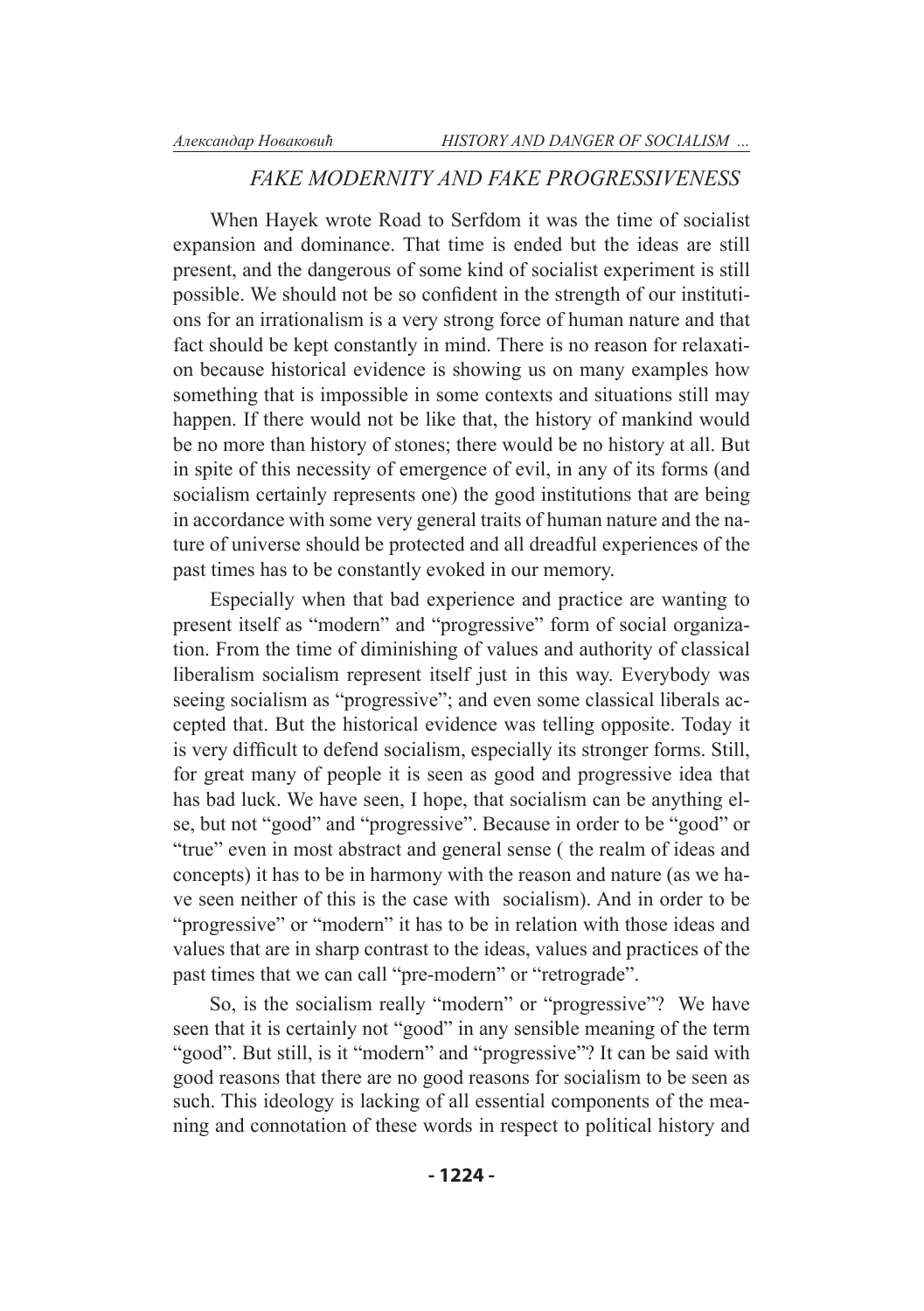theory. For a modern political theory was built on new and epochal concepts of individual freedom, rule of law and free market.

Individual freedom assumed something that is material in one sense, and the great contribution for theoretical conceptualization and advocacy of the institution of property as such – the material component of individual freedom, belongs to John Locke, famous British Philosopher. Individual freedom along with the respect of private property, or property as such, means that individual *and not collective* is the political subject or subject of politics. And that was really a great discovery in political theory and organization of societies.

The second main institution of modern political theory means not just that we are all equal before the laws of our countries - that is known from the time of Roman Empire, but equal before just and universal laws, laws that can be universalized (and that means that they can be implemented wherever man is living and that they are just).

And the third idea, the idea of free market represents the necessary consequence of the political order that protects individual freedom and right to property: right of individuals to handle their just property as they wish with no constraints that are not product of consent of the involved owners. This assumes free exchanges between individuals that are entering in consensual arrangements.

It can be seen now that If all these ideas are present in some political system, if they are in its foundations, this system will be marked as "free" and "just", but also "modern" and "progressive".

If we now look at the ideology of socialism to find something of these ideas we can see that there is nothing in it from them at all. In the ideology of socialism individual is not so important and it does not represent the center, or subject of politics as it is the case in liberalism. For even when they are talking of individual, when they are worrying about the "exploited" people, socialist are always assuming collectivistic and patronizing discourse that in individual never sees a end by itself but only occasion for its political purposes, such is overthrowing of corrupt and evil capitalist system. They are never defending the right of individual to be free in only way that it is possible but instead, they are advocating the thesis that they know better than individuals what is good for them. The attitude of patronizing has nothing in common with modern idea of freedom and free society and is inherently tribal or tribalistic in its origins. Because only in primitive societies individual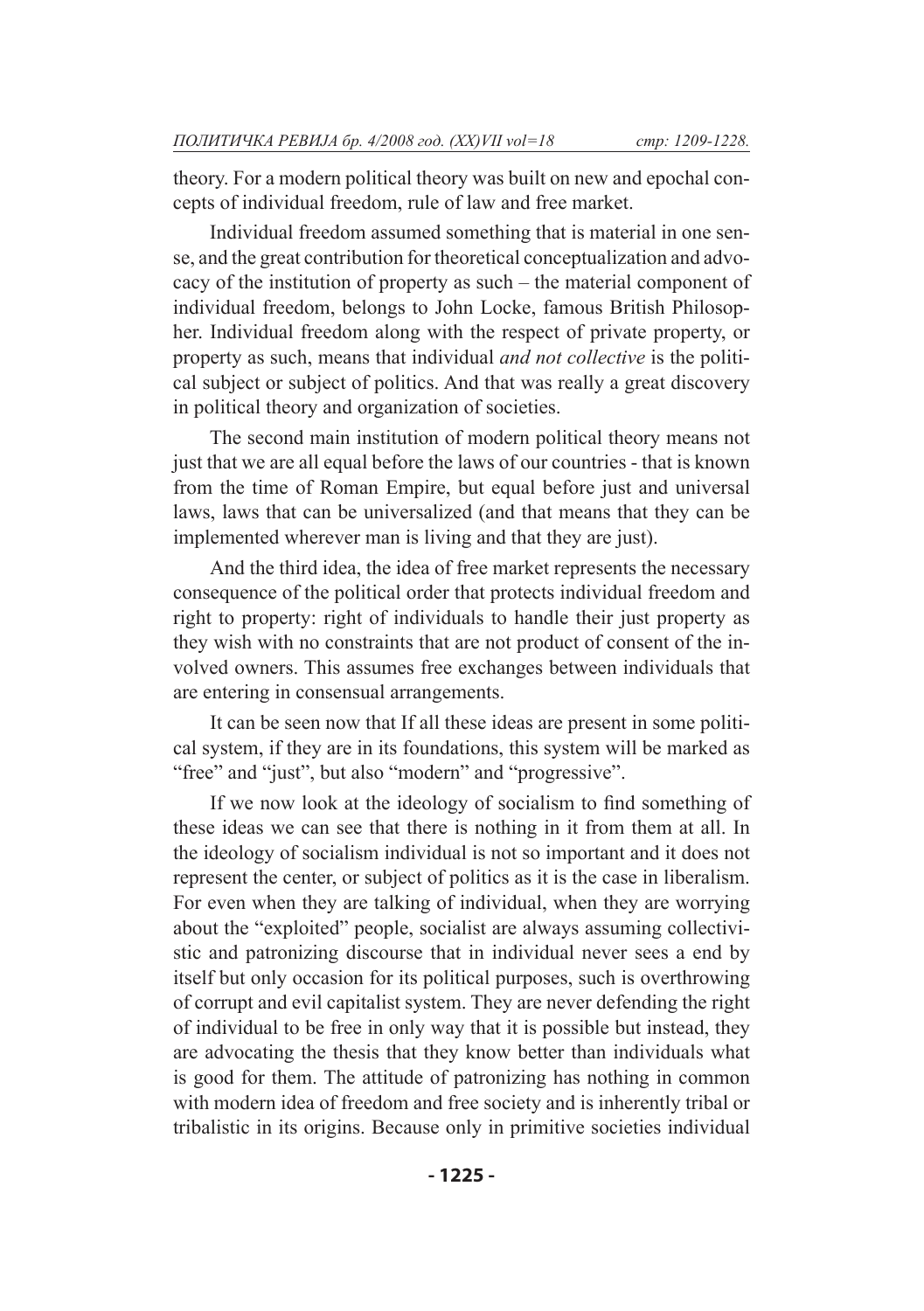is not important, and opinion of collective, tribe or council of elders is something that has priority.

In a case of second modern political institution, the idea of rule of law in sense that it has already been explained, it can be said that although socialism accepts the idea of legal system (in some moderate versions of this ideology) it does not assume the idea of *universal* and *just* law. So it does involve the idea of legality but it does not involve the idea of legitimacy. And this is something that is connecting the ideology of socialism with other authoritarian ideologies; for example, fascism, Nazism and a like. Not all laws are just, and laws that are not legitimate are still laws but not the laws of the free society. But even in cases when socialist society accept some kind of laws or legality with the minimum legitimacy it is not so devoted to the idea of "blind justice". For in this kind of political systems the opinion of party leader or the party itself is much more important than court of law. Arbitrary whim of socialist leader is the law and he can interpret it as he like.

Although socialist ideology (as well its proponents) is strongly opposing ideas of individual freedom and rule of law there is nothing more that is object of its animosity and aversion than is idea of free market, or even the idea of trade, trading. For a socialist concept presuppose tribal version of economy in which everything belongs to community, state or tribe. Major question of this kind of economic reasoning is not the question of free and undisturbed flow and exchange of goods between private owners, but the question of distribution or redistribution. And again here we have the same problem as in previous cases. Someone has to decide how, when and where to be distributed; there is no autonomous will of entrepreneurs or private owners that are to decide on how to use their property but the arbitrary whim, or mercy of some mighty individual (usually presented through the "collective will" or "general will").

We started our investigation of socialism with the thesis that there are some good and true ideas that are not functioning. Than we have seen that this thesis is not true in general, because in order for idea to be good there are some necessary conditions that have to be taken in account. On an example of socialism it is shown that it is not good idea, in any sensible meaning of that word. That mean that it cannot function well either. If it were good idea it could function. In addiction we have seen that socialism is not just "bad" idea on conceptual level, but also

**\***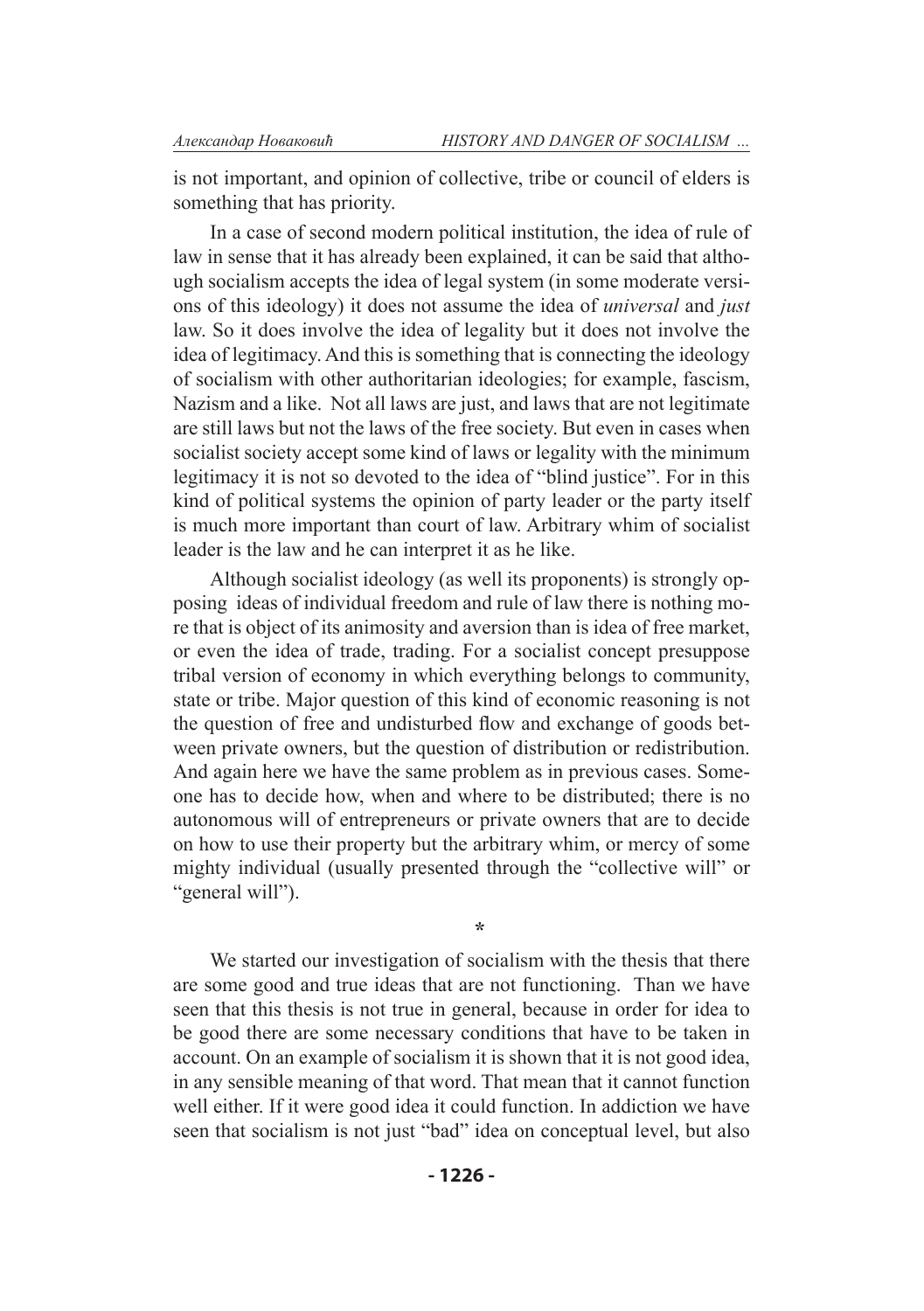that it is not even "progressive" or "modern" as it is often been presented. As pre-modern, collectivistic theory, implementation of socialism would necessary involve some kind of return to tribalism. And that is why socialism is so dangerous.

## *LITERATURE*

- Berlin, Isaiah. *Liberty: Incorporating Four Essays on Liberty .* Oxford: Oxford Univeristy Press, 2002. •
- Friedman, Milton. *Capitalism and Freedom: Fortieth Anniversary Edition .* Chicago: Universtity of Chicago Press, 2002. •
- Hayek, F. A. *The Constitution of Liberty*. Chicago: The University of Chicago Press, 1960. •
- Hayek, F. A. *The Road to Serfdom*, Routledge, 2001 •
- Hobbes, Thomas. *Leviathan: Or the Matter, Forme, and Power of a Commonwealth Ecclesiasticall and Civil.* New York: Thouchstone, 2008. •
- Kant, Immanuel, *Kritik der reinen Vernuft*, Druct und Verlag von Philipp Reclam jun, Leipzig, 1878. •
- Kant, Immanuel. *Kritik der praktischen Vernunft*, Meiner Verlag, 2003 •
- Locke, John. Two Treatises of Government, Cambridge University Press, Cambridge, 2008 •
- Machan, Tibor. *The Libertarian Reader.* New Jersey: Rowman and Littlefield, 1982. •
- Manent, Pierre. *Intellectual History of Liberalism.* New Jersey: Princeton University Press, 1996. •
- Mises, Ludwig von. *Socialism An Economic and Sociological Analysis.* New Haven: Yale University Press, 1962. •
- Mises, Ludwig von, *Liberalism In the Classic Tradition*, The Foundation for Economic Education, Inc, Irvington-on-Hudson, New York, 1985. •
- Novakovic, Aleksandar "The Philosophies of Freedom", *Serbian Political Thought*, Institute for Political Studies, Belgrade, 2008. •
- Rand, Ayn. *Capitalism: The Unknown Ideal.* New York: Signet, 1986. •
- Ricardo, David. *The Principles of Political Economy and Taxation*, Dover Publications, 2004. •
- Rothbard, Murray. *Ethics of Liberty.* New York: NYU Press, 2003. •
- Smith, Adam. *Wealth of Nations*, Random House, New York, 1994 •
- Strauss, Leo. *Natural Right and History.* Chicago: University Of Chicago Press, 1999. •